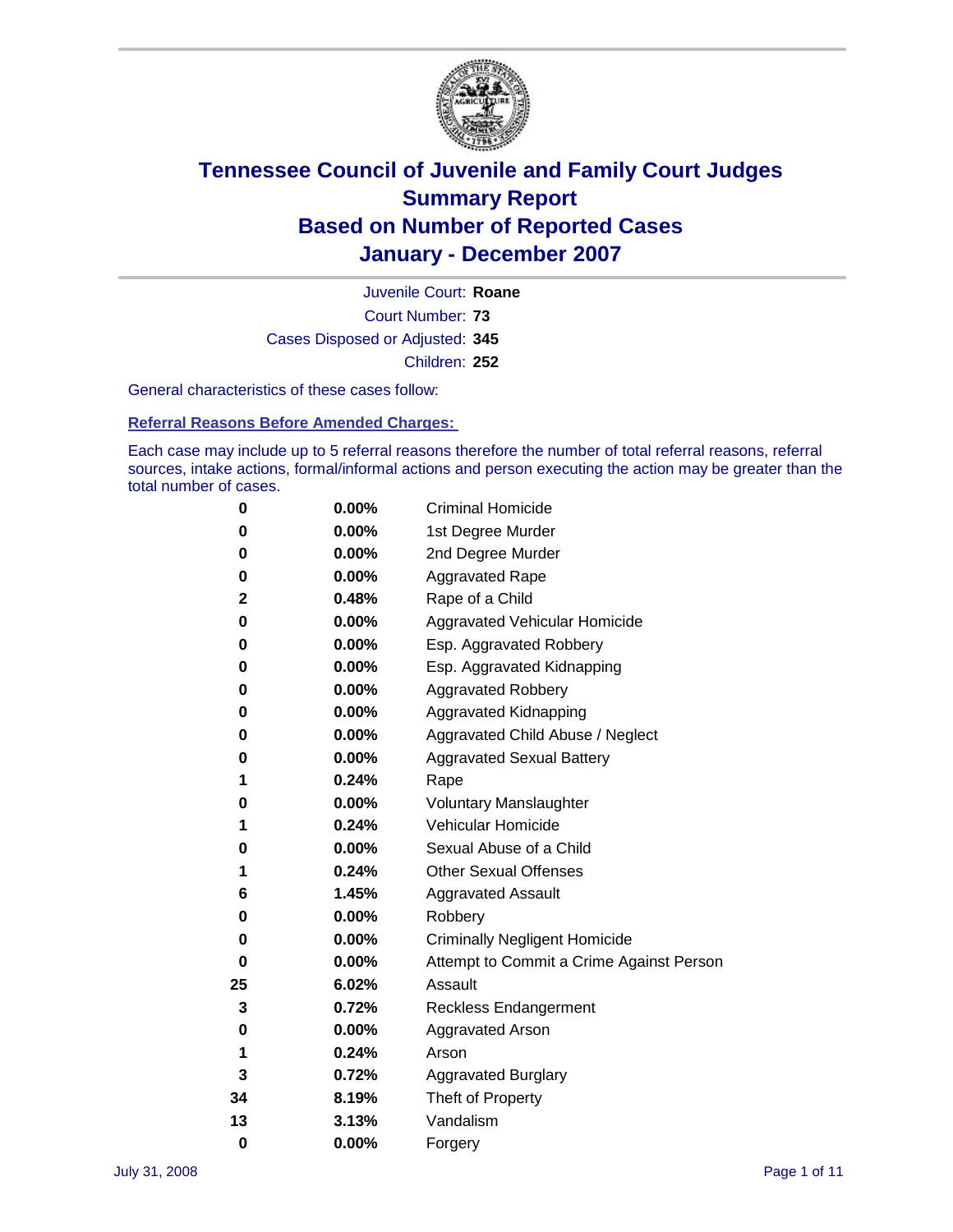

Court Number: **73** Juvenile Court: **Roane** Cases Disposed or Adjusted: **345** Children: **252**

#### **Referral Reasons Before Amended Charges:**

Each case may include up to 5 referral reasons therefore the number of total referral reasons, referral sources, intake actions, formal/informal actions and person executing the action may be greater than the total number of cases.

| 0  | 0.00%    | <b>Worthless Checks</b>                                     |
|----|----------|-------------------------------------------------------------|
| 6  | 1.45%    | Illegal Possession / Fraudulent Use of Credit / Debit Cards |
| 7  | 1.69%    | <b>Burglary</b>                                             |
| 1  | 0.24%    | Unauthorized Use of a Vehicle                               |
| 0  | 0.00%    | <b>Cruelty to Animals</b>                                   |
| 1  | 0.24%    | Sale of Controlled Substances                               |
| 5  | 1.20%    | <b>Other Drug Offenses</b>                                  |
| 8  | 1.93%    | <b>Possession of Controlled Substances</b>                  |
| 0  | $0.00\%$ | <b>Criminal Attempt</b>                                     |
| 11 | 2.65%    | Carrying Weapons on School Property                         |
| 1  | 0.24%    | Unlawful Carrying / Possession of a Weapon                  |
| 3  | 0.72%    | <b>Evading Arrest</b>                                       |
| 0  | 0.00%    | Escape                                                      |
| 2  | 0.48%    | Driving Under Influence (DUI)                               |
| 2  | 0.48%    | Possession / Consumption of Alcohol                         |
| 2  | 0.48%    | Resisting Stop, Frisk, Halt, Arrest or Search               |
| 0  | 0.00%    | <b>Aggravated Criminal Trespass</b>                         |
| 3  | 0.72%    | Harassment                                                  |
| 0  | 0.00%    | Failure to Appear                                           |
| 1  | 0.24%    | Filing a False Police Report                                |
| 0  | 0.00%    | Criminal Impersonation                                      |
| 16 | 3.86%    | <b>Disorderly Conduct</b>                                   |
| 3  | 0.72%    | <b>Criminal Trespass</b>                                    |
| 4  | 0.96%    | <b>Public Intoxication</b>                                  |
| 0  | 0.00%    | Gambling                                                    |
| 7  | 1.69%    | <b>Traffic</b>                                              |
| 0  | 0.00%    | Local Ordinances                                            |
| 1  | 0.24%    | Violation of Wildlife Regulations                           |
| 0  | 0.00%    | Contempt of Court                                           |
| 17 | 4.10%    | Violation of Probation                                      |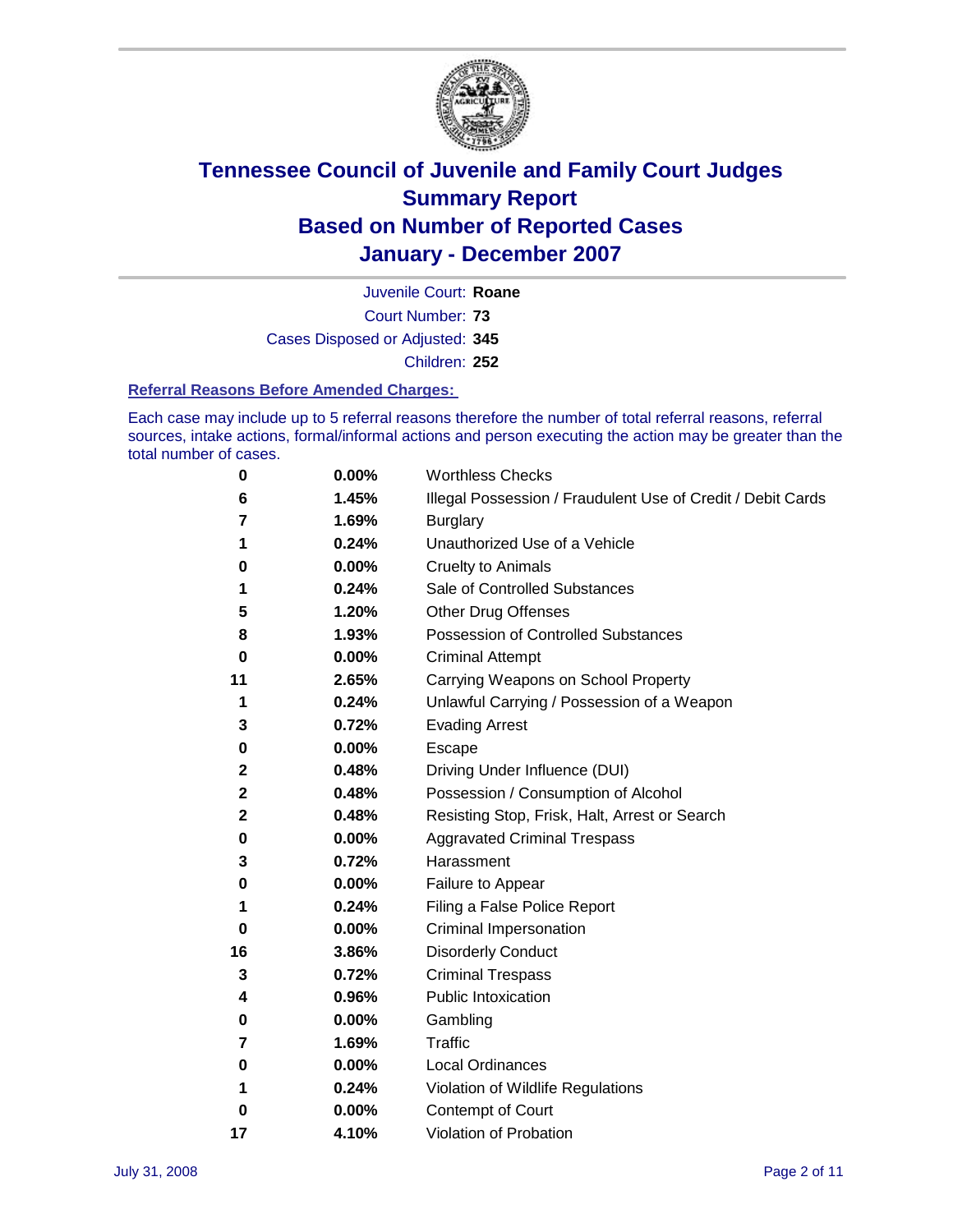

Court Number: **73** Juvenile Court: **Roane** Cases Disposed or Adjusted: **345** Children: **252**

#### **Referral Reasons Before Amended Charges:**

Each case may include up to 5 referral reasons therefore the number of total referral reasons, referral sources, intake actions, formal/informal actions and person executing the action may be greater than the total number of cases.

| 1            | 0.24%    | Violation of Aftercare                 |
|--------------|----------|----------------------------------------|
| 27           | 6.51%    | <b>Unruly Behavior</b>                 |
| 74           | 17.83%   | Truancy                                |
| 22           | 5.30%    | In-State Runaway                       |
| 0            | 0.00%    | Out-of-State Runaway                   |
| 26           | 6.27%    | Possession of Tobacco Products         |
| 25           | 6.02%    | Violation of a Valid Court Order       |
| $\mathbf{2}$ | 0.48%    | <b>Violation of Curfew</b>             |
| 0            | 0.00%    | Sexually Abused Child                  |
| 0            | 0.00%    | <b>Physically Abused Child</b>         |
| 3            | 0.72%    | Dependency / Neglect                   |
| 0            | $0.00\%$ | <b>Termination of Parental Rights</b>  |
| 0            | $0.00\%$ | <b>Violation of Pretrial Diversion</b> |
| 6            | 1.45%    | Violation of Informal Adjustment       |
| 0            | 0.00%    | <b>Judicial Review</b>                 |
| 0            | $0.00\%$ | <b>Administrative Review</b>           |
| 0            | $0.00\%$ | <b>Foster Care Review</b>              |
| 0            | 0.00%    | Custody                                |
| 0            | 0.00%    | Visitation                             |
| 0            | $0.00\%$ | Paternity / Legitimation               |
| 0            | $0.00\%$ | <b>Child Support</b>                   |
| 0            | 0.00%    | <b>Request for Medical Treatment</b>   |
| 0            | 0.00%    | <b>Consent to Marry</b>                |
| 38           | 9.16%    | Other                                  |
| 415          | 100.00%  | <b>Total Referrals</b>                 |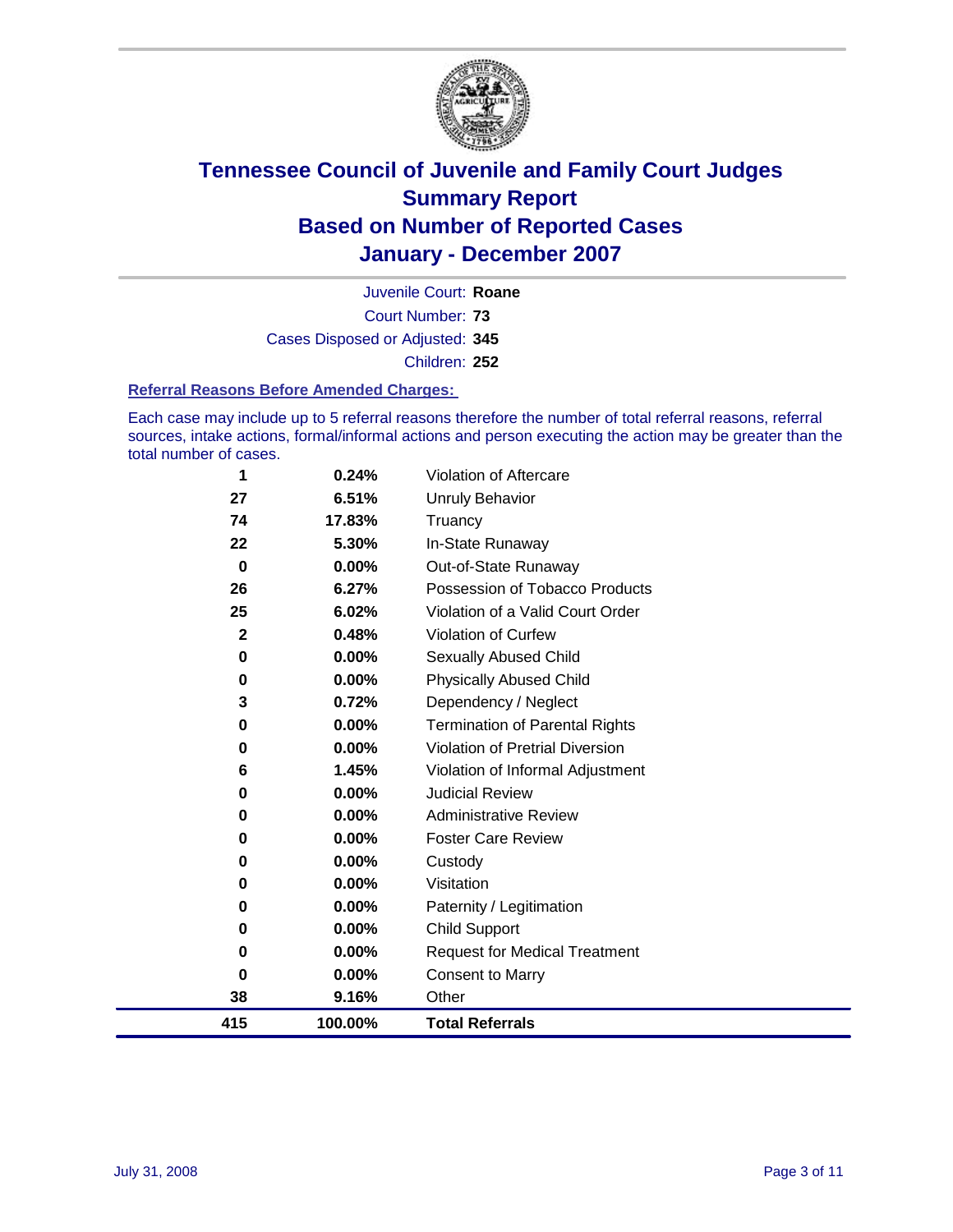

|                                 |                  | Juvenile Court: Roane |  |  |  |  |
|---------------------------------|------------------|-----------------------|--|--|--|--|
|                                 | Court Number: 73 |                       |  |  |  |  |
| Cases Disposed or Adjusted: 345 |                  |                       |  |  |  |  |
|                                 |                  | Children: 252         |  |  |  |  |
| <b>Referral Sources: 1</b>      |                  |                       |  |  |  |  |
| 206                             | 49.64%           | Law Enforcement       |  |  |  |  |
| 35                              | 8.43%            | Parents               |  |  |  |  |
| 1                               | 0.24%            | Relatives             |  |  |  |  |
| 0                               | $0.00\%$         | Self                  |  |  |  |  |
| 86                              | 20.72%           | School                |  |  |  |  |

| 415 | 100.00% | <b>Total Referral Sources</b>     |  |
|-----|---------|-----------------------------------|--|
| 4   | 0.96%   | Other                             |  |
| 0   | 0.00%   | Unknown                           |  |
| 0   | 0.00%   | Hospital                          |  |
| 1   | 0.24%   | Child & Parent                    |  |
| 13  | 3.13%   | Victim                            |  |
| 1   | 0.24%   | <b>Other Court</b>                |  |
| 0   | 0.00%   | Social Agency                     |  |
| 43  | 10.36%  | <b>Court Staff</b>                |  |
| 0   | 0.00%   | <b>District Attorney's Office</b> |  |
| 1   | 0.24%   | <b>Other State Department</b>     |  |
| 24  | 5.78%   | <b>DCS</b>                        |  |
| 0   | 0.00%   | <b>CSA</b>                        |  |
|     |         |                                   |  |

### **Age of Child at Referral: 2**

| 252 | 100.00% | <b>Total Child Count</b> |
|-----|---------|--------------------------|
| 0   | 0.00%   | Unknown / Not Reported   |
| 0   | 0.00%   | Ages 19 and Over         |
| 74  | 29.37%  | Ages 17 through 18       |
| 104 | 41.27%  | Ages 15 through 16       |
| 48  | 19.05%  | Ages 13 through 14       |
| 15  | 5.95%   | Ages 11 through 12       |
| 11  | 4.37%   | Ages 10 and Under        |
|     |         |                          |

<sup>1</sup> If different than number of Referral Reasons (415), verify accuracy of your court's data.

One child could be counted in multiple categories, verify accuracy of your court's data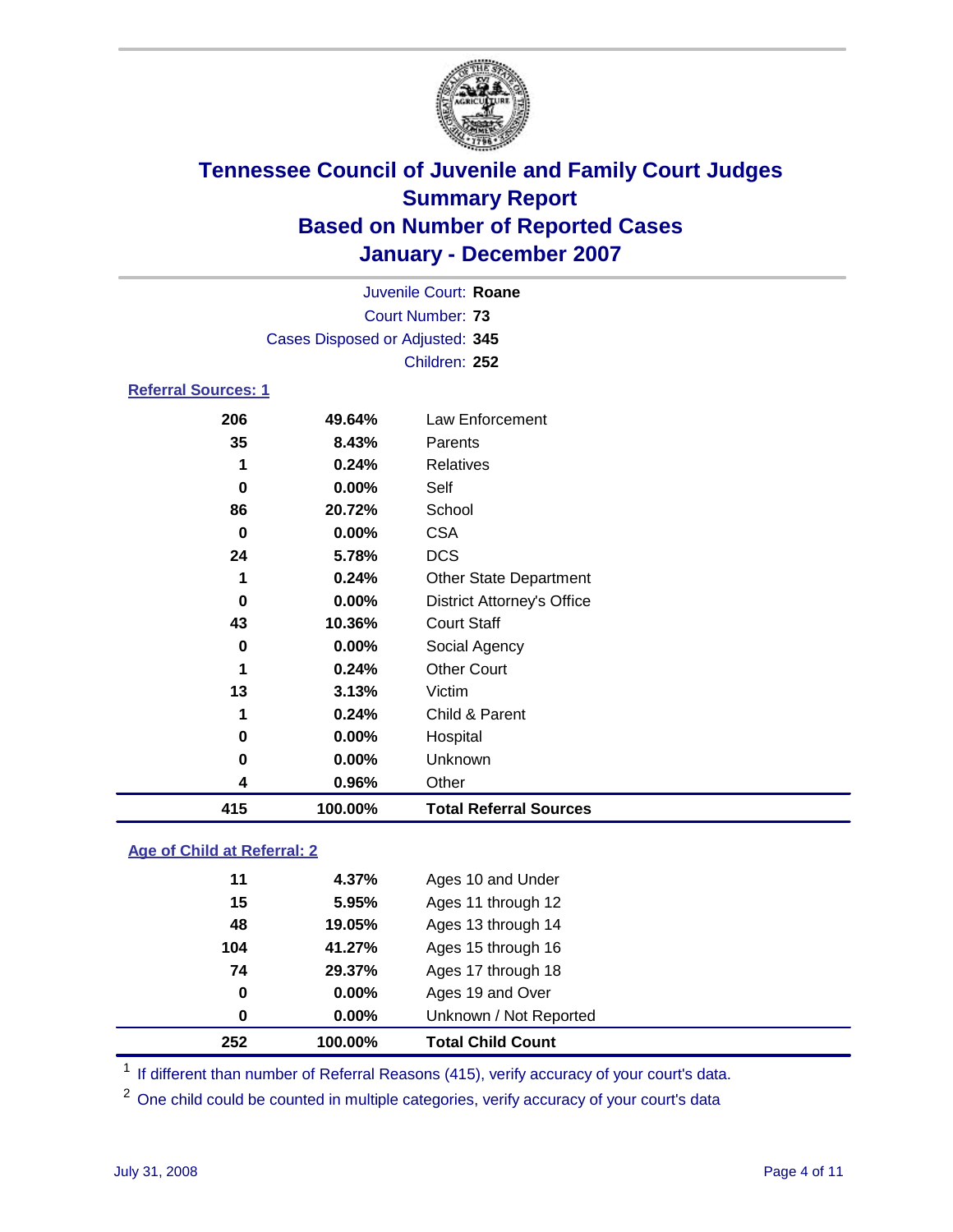

|                                         |                                 | Juvenile Court: Roane    |  |  |
|-----------------------------------------|---------------------------------|--------------------------|--|--|
| Court Number: 73                        |                                 |                          |  |  |
|                                         | Cases Disposed or Adjusted: 345 |                          |  |  |
|                                         |                                 | Children: 252            |  |  |
| Sex of Child: 1                         |                                 |                          |  |  |
| 147                                     | 58.33%                          | Male                     |  |  |
| 105                                     | 41.67%                          | Female                   |  |  |
| $\bf{0}$                                | 0.00%                           | Unknown                  |  |  |
| 252                                     | 100.00%                         | <b>Total Child Count</b> |  |  |
| <b>Race of Child: 1</b>                 |                                 |                          |  |  |
| 238                                     | 94.44%                          | White                    |  |  |
| 10                                      | 3.97%                           | African American         |  |  |
| 0                                       | 0.00%                           | Native American          |  |  |
| 0                                       | 0.00%                           | Asian                    |  |  |
| $\overline{\mathbf{2}}$                 | 0.79%                           | Mixed                    |  |  |
| $\overline{\mathbf{2}}$                 | 0.79%                           | Unknown                  |  |  |
| 252                                     | 100.00%                         | <b>Total Child Count</b> |  |  |
| <b>Hispanic Origin: 1</b>               |                                 |                          |  |  |
| $6\phantom{1}$                          | 2.38%                           | Yes                      |  |  |
| 246                                     | 97.62%                          | <b>No</b>                |  |  |
| $\mathbf 0$                             | 0.00%                           | Unknown                  |  |  |
| 252                                     | 100.00%                         | <b>Total Child Count</b> |  |  |
| <b>School Enrollment of Children: 1</b> |                                 |                          |  |  |
| 231                                     | 91.67%                          | Yes                      |  |  |
| 16                                      | 6.35%                           | No                       |  |  |
| 5                                       | 1.98%                           | Unknown                  |  |  |
| 252                                     | 100.00%                         | <b>Total Child Count</b> |  |  |

One child could be counted in multiple categories, verify accuracy of your court's data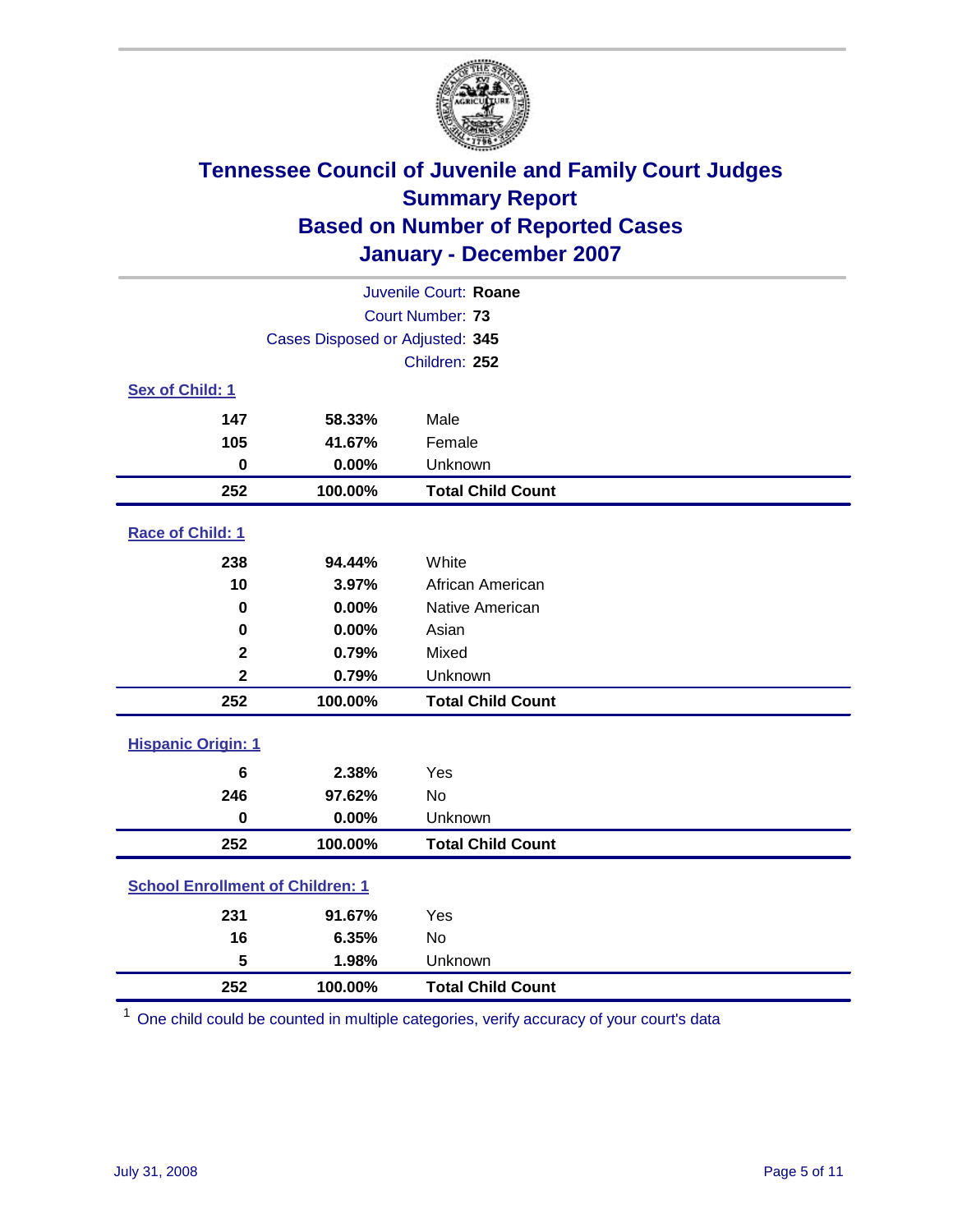

Court Number: **73** Juvenile Court: **Roane** Cases Disposed or Adjusted: **345** Children: **252**

#### **Living Arrangement of Child at Time of Referral: 1**

| 4<br>0<br>1<br>4<br>3 | 1.59%<br>$0.00\%$<br>0.40%<br>1.59%<br>1.19% | In a Residential Center<br>In an Institution<br>Independent<br>Unknown<br>Other |  |
|-----------------------|----------------------------------------------|---------------------------------------------------------------------------------|--|
|                       |                                              |                                                                                 |  |
|                       |                                              |                                                                                 |  |
|                       |                                              |                                                                                 |  |
|                       |                                              |                                                                                 |  |
|                       |                                              |                                                                                 |  |
| 3                     | 1.19%                                        | In a Group Home                                                                 |  |
| 7                     | 2.78%                                        | With Foster Family                                                              |  |
| 7                     | 2.78%                                        | With Adoptive Parents                                                           |  |
| 15                    | 5.95%                                        | <b>With Relatives</b>                                                           |  |
| 18                    | 7.14%                                        | <b>With Father</b>                                                              |  |
| 104                   | 41.27%                                       | With Mother                                                                     |  |
| 17                    | 6.75%                                        | With Mother and Stepfather                                                      |  |
| 5                     | 1.98%                                        | With Father and Stepmother                                                      |  |
| 64                    | 25.40%                                       | With Both Biological Parents                                                    |  |
|                       |                                              |                                                                                 |  |

#### **Type of Detention: 2**

| 345 | 100.00%  | <b>Total Detention Count</b> |  |
|-----|----------|------------------------------|--|
| 0   | $0.00\%$ | Other                        |  |
| 330 | 95.65%   | Does Not Apply               |  |
| 5   | 1.45%    | <b>Unknown</b>               |  |
| 6   | 1.74%    | <b>Psychiatric Hospital</b>  |  |
| 0   | 0.00%    | Jail - No Separation         |  |
| 0   | $0.00\%$ | Jail - Partial Separation    |  |
| 0   | $0.00\%$ | Jail - Complete Separation   |  |
| 0   | 0.00%    | Juvenile Detention Facility  |  |
| 4   | 1.16%    | Non-Secure Placement         |  |
|     |          |                              |  |

<sup>1</sup> One child could be counted in multiple categories, verify accuracy of your court's data

<sup>2</sup> If different than number of Cases (345) verify accuracy of your court's data.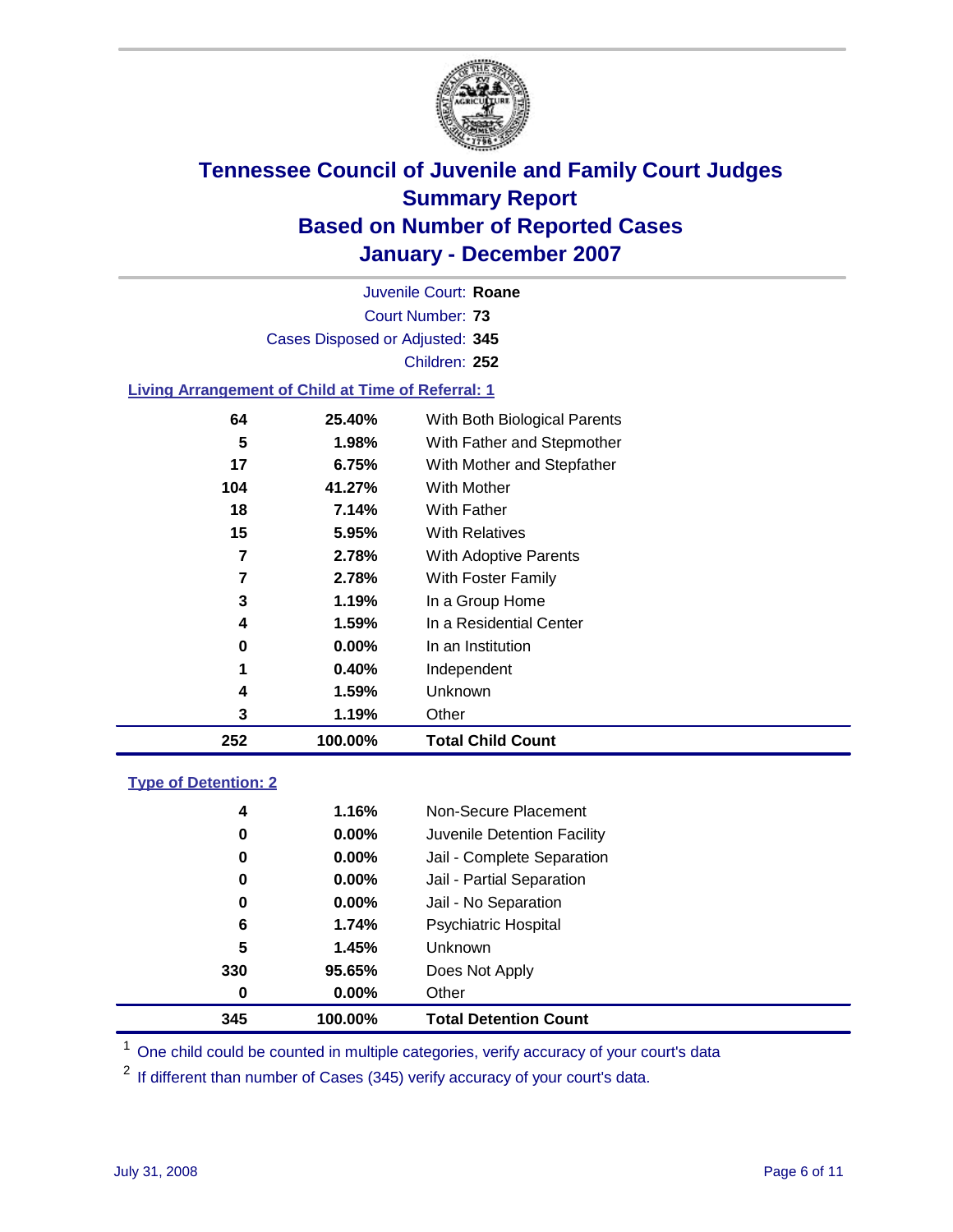

|                                                    |                                 | Juvenile Court: Roane                |  |
|----------------------------------------------------|---------------------------------|--------------------------------------|--|
| Court Number: 73                                   |                                 |                                      |  |
|                                                    | Cases Disposed or Adjusted: 345 |                                      |  |
|                                                    |                                 | Children: 252                        |  |
| <b>Placement After Secure Detention Hearing: 1</b> |                                 |                                      |  |
| 1                                                  | 0.29%                           | Returned to Prior Living Arrangement |  |
| 0                                                  | 0.00%                           | Juvenile Detention Facility          |  |
| 0                                                  | 0.00%                           | Jail                                 |  |
| 1                                                  | 0.29%                           | Shelter / Group Home                 |  |
| 0                                                  | 0.00%                           | <b>Foster Family Home</b>            |  |
| 5                                                  | 1.45%                           | Psychiatric Hospital                 |  |
| 7                                                  | 2.03%                           | Unknown / Not Reported               |  |
| 331                                                | 95.94%                          | Does Not Apply                       |  |
| 0                                                  | 0.00%                           | Other                                |  |
| 345                                                | 100.00%                         | <b>Total Placement Count</b>         |  |
| <b>Intake Actions: 2</b>                           |                                 |                                      |  |
|                                                    |                                 |                                      |  |
| 407                                                | 98.07%                          | <b>Petition Filed</b>                |  |
| 1                                                  | 0.24%                           | <b>Motion Filed</b>                  |  |
| 7                                                  | 1.69%                           | <b>Citation Processed</b>            |  |
| 0                                                  | $0.00\%$                        | Notification of Paternity Processed  |  |
| 0                                                  | 0.00%                           | Scheduling of Judicial Review        |  |
| 0                                                  | 0.00%                           | Scheduling of Administrative Review  |  |
| 0                                                  | 0.00%                           | Scheduling of Foster Care Review     |  |
| 0                                                  | 0.00%                           | Unknown                              |  |
| 0                                                  | 0.00%                           | Does Not Apply                       |  |
| 0                                                  | 0.00%                           | Other                                |  |
| 415                                                | 100.00%                         | <b>Total Intake Count</b>            |  |

<sup>1</sup> If different than number of Cases (345) verify accuracy of your court's data.

<sup>2</sup> If different than number of Referral Reasons (415), verify accuracy of your court's data.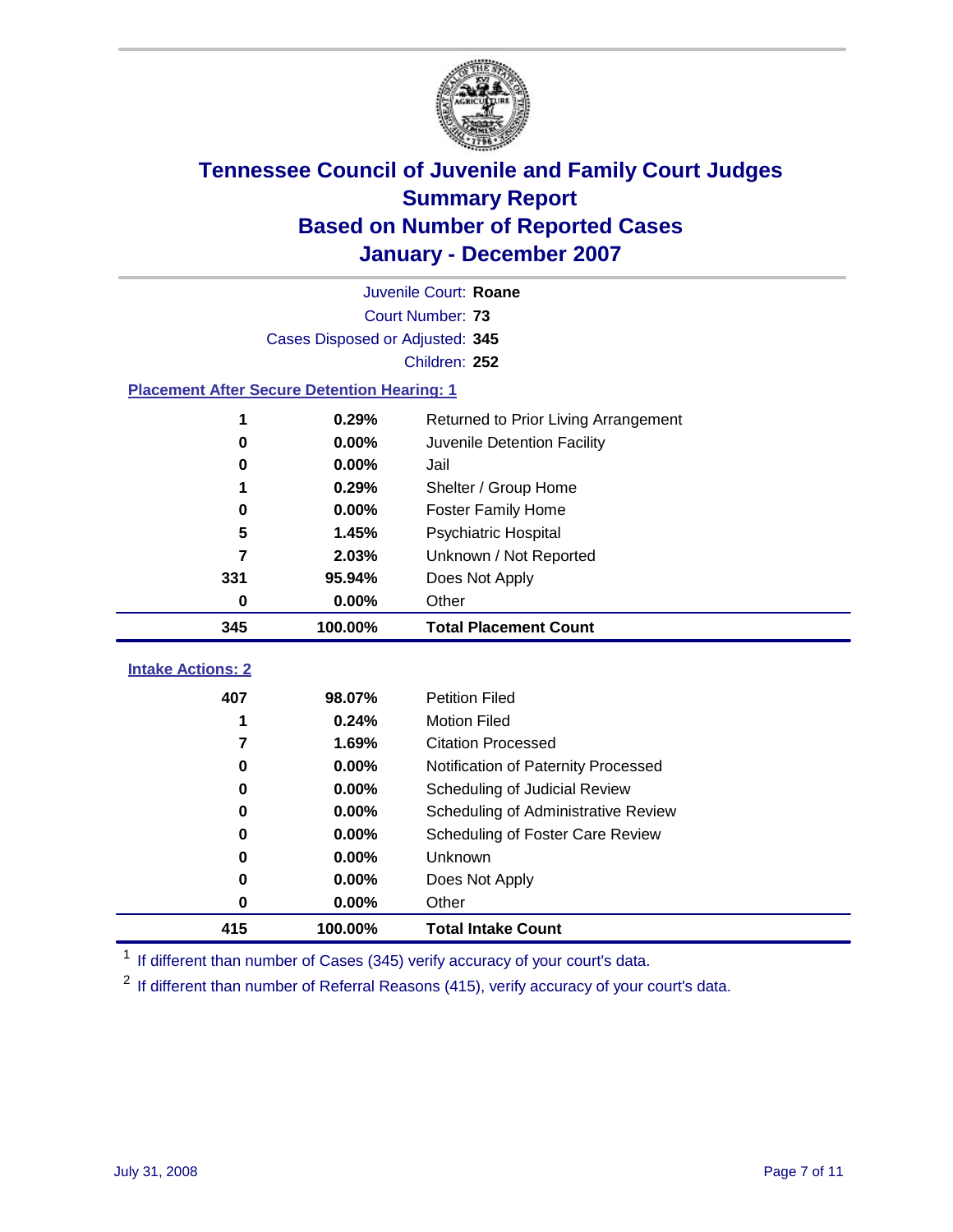

Court Number: **73** Juvenile Court: **Roane** Cases Disposed or Adjusted: **345** Children: **252**

#### **Last Grade Completed by Child: 1**

| $\bf{0}$     | 0.00%   | Too Young for School     |
|--------------|---------|--------------------------|
| $\bf{0}$     | 0.00%   | Preschool                |
| 0            | 0.00%   | Kindergarten             |
| 4            | 1.59%   | 1st Grade                |
| $\mathbf{2}$ | 0.79%   | 2nd Grade                |
|              | 0.40%   | 3rd Grade                |
| $\mathbf{2}$ | 0.79%   | 4th Grade                |
| 10           | 3.97%   | 5th Grade                |
| 14           | 5.56%   | 6th Grade                |
| 21           | 8.33%   | 7th Grade                |
| 37           | 14.68%  | 8th Grade                |
| 65           | 25.79%  | 9th Grade                |
| 38           | 15.08%  | 10th Grade               |
| 14           | 5.56%   | 11th Grade               |
| 5            | 1.98%   | 12th Grade               |
| 0            | 0.00%   | Non-Graded Special Ed    |
| 9            | 3.57%   | <b>GED</b>               |
| 3            | 1.19%   | Graduated                |
| $\mathbf{2}$ | 0.79%   | Never Attended School    |
| 25           | 9.92%   | Unknown                  |
| $\bf{0}$     | 0.00%   | Other                    |
| 252          | 100.00% | <b>Total Child Count</b> |
|              |         |                          |

### **Enrolled in Special Education: 1**

| 252 | 100.00% | <b>Total Child Count</b> |  |
|-----|---------|--------------------------|--|
| 43  | 17.06%  | Unknown                  |  |
| 181 | 71.83%  | No                       |  |
| 28  | 11.11%  | Yes                      |  |

<sup>1</sup> One child could be counted in multiple categories, verify accuracy of your court's data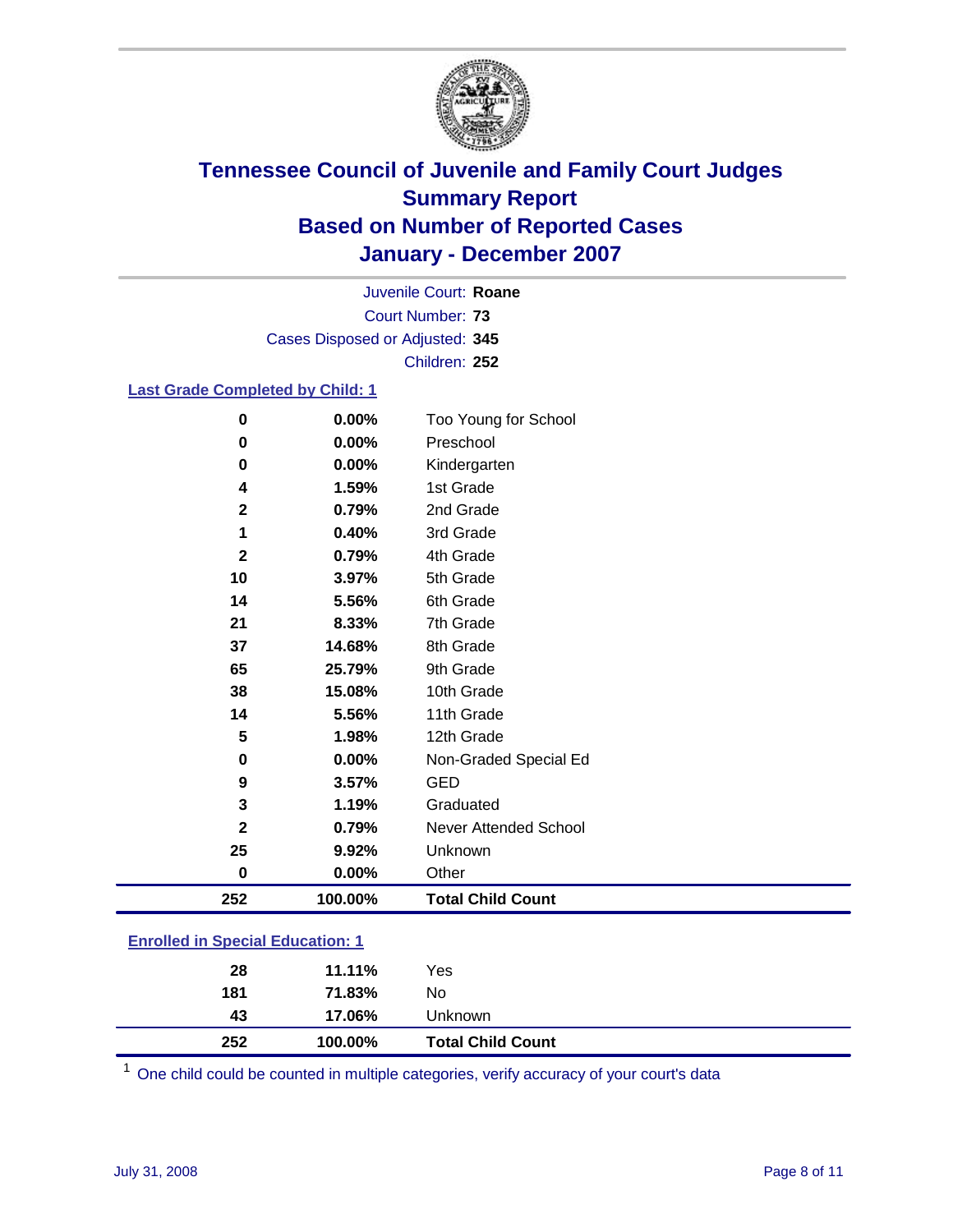

|                              |                                 | Juvenile Court: Roane     |
|------------------------------|---------------------------------|---------------------------|
|                              |                                 | Court Number: 73          |
|                              | Cases Disposed or Adjusted: 345 |                           |
|                              |                                 | Children: 252             |
| <b>Action Executed By: 1</b> |                                 |                           |
| 415                          | 100.00%                         | Judge                     |
| 0                            | $0.00\%$                        | Referee                   |
| 0                            | $0.00\%$                        | <b>YSO</b>                |
| 0                            | $0.00\%$                        | Other                     |
| 0                            | $0.00\%$                        | Unknown / Not Reported    |
| 415                          | 100.00%                         | <b>Total Action Count</b> |

### **Formal / Informal Actions: 1**

| 101 | 24.34%   | Dismissed                                        |
|-----|----------|--------------------------------------------------|
| 0   | $0.00\%$ | Retired / Nolle Prosequi                         |
| 167 | 40.24%   | <b>Complaint Substantiated Delinquent</b>        |
| 56  | 13.49%   | <b>Complaint Substantiated Status Offender</b>   |
| 2   | 0.48%    | <b>Complaint Substantiated Dependent/Neglect</b> |
| 0   | $0.00\%$ | <b>Complaint Substantiated Abused</b>            |
| 0   | $0.00\%$ | <b>Complaint Substantiated Mentally III</b>      |
| 75  | 18.07%   | Informal Adjustment                              |
| 1   | 0.24%    | <b>Pretrial Diversion</b>                        |
| 0   | $0.00\%$ | <b>Transfer to Adult Court Hearing</b>           |
| 1   | 0.24%    | Charges Cleared by Transfer to Adult Court       |
| 4   | 0.96%    | Special Proceeding                               |
| 0   | $0.00\%$ | <b>Review Concluded</b>                          |
| 5   | 1.20%    | Case Held Open                                   |
| 3   | 0.72%    | Other                                            |
| 0   | $0.00\%$ | Unknown / Not Reported                           |
| 415 | 100.00%  | <b>Total Action Count</b>                        |

<sup>1</sup> If different than number of Referral Reasons (415), verify accuracy of your court's data.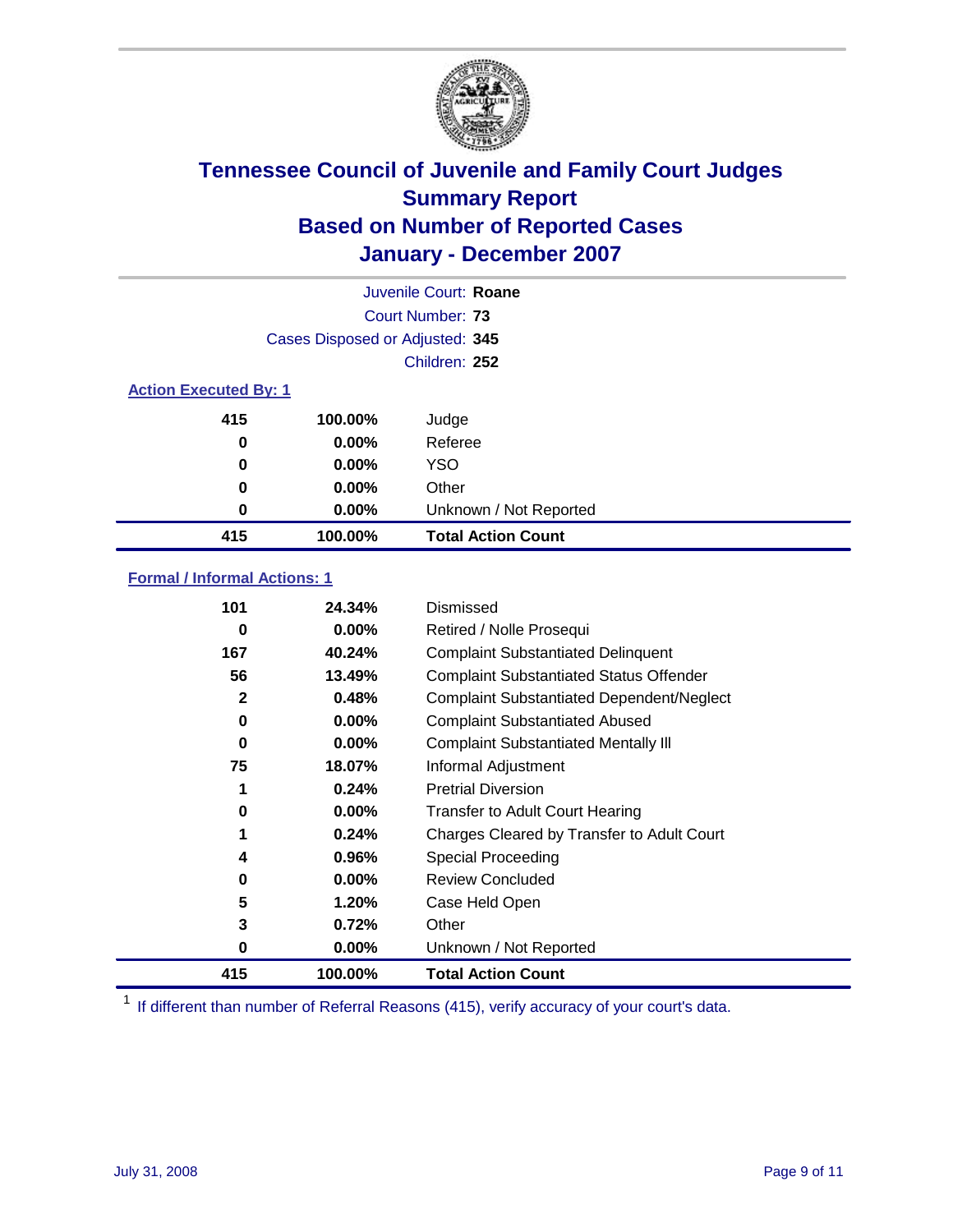

|                       |                                 | Juvenile Court: Roane                                 |
|-----------------------|---------------------------------|-------------------------------------------------------|
|                       |                                 | Court Number: 73                                      |
|                       | Cases Disposed or Adjusted: 345 |                                                       |
|                       |                                 | Children: 252                                         |
| <b>Case Outcomes:</b> |                                 | There can be multiple outcomes for one child or case. |
| 93                    | 8.49%                           | <b>Case Dismissed</b>                                 |
| 0                     | 0.00%                           | Case Retired or Nolle Prosequi                        |
| 1                     | 0.09%                           | Warned / Counseled                                    |
| 3                     | 0.27%                           | <b>Held Open For Review</b>                           |
| 137                   | 12.51%                          | Supervision / Probation to Juvenile Court             |
| 0                     | 0.00%                           | <b>Probation to Parents</b>                           |
| 0                     | 0.00%                           | Referral to Another Entity for Supervision / Service  |
| 15                    | 1.37%                           | Referred for Mental Health Counseling                 |
| 4                     | 0.37%                           | Referred for Alcohol and Drug Counseling              |
| 0                     | 0.00%                           | Referred to Alternative School                        |
| 0                     | 0.00%                           | Referred to Private Child Agency                      |
| 2                     | 0.18%                           | Referred to Defensive Driving School                  |
| 0                     | 0.00%                           | Referred to Alcohol Safety School                     |
| 1                     | 0.09%                           | Referred to Juvenile Court Education-Based Program    |
| 0                     | 0.00%                           | Driver's License Held Informally                      |
| 0                     | 0.00%                           | <b>Voluntary Placement with DMHMR</b>                 |
| 0                     | 0.00%                           | Private Mental Health Placement                       |
| 0                     | 0.00%                           | <b>Private MR Placement</b>                           |
| 0                     | 0.00%                           | Placement with City/County Agency/Facility            |
| 1                     | 0.09%                           | Placement with Relative / Other Individual            |
| 28                    | 2.56%                           | Fine                                                  |
| 135                   | 12.33%                          | <b>Public Service</b>                                 |
| 28                    | 2.56%                           | Restitution                                           |
| 5                     | 0.46%                           | <b>Runaway Returned</b>                               |
| 14                    | 1.28%                           | No Contact Order                                      |
| 0                     | 0.00%                           | Injunction Other than No Contact Order                |
| 0                     | 0.00%                           | <b>House Arrest</b>                                   |
| 1                     | 0.09%                           | <b>Court Defined Curfew</b>                           |
| 7                     | 0.64%                           | Dismissed from Informal Adjustment                    |
| 0                     | 0.00%                           | <b>Dismissed from Pretrial Diversion</b>              |
| 11                    | 1.00%                           | Released from Probation                               |
| 0                     | 0.00%                           | <b>Transferred to Adult Court</b>                     |
| 0                     | 0.00%                           | <b>DMHMR Involuntary Commitment</b>                   |